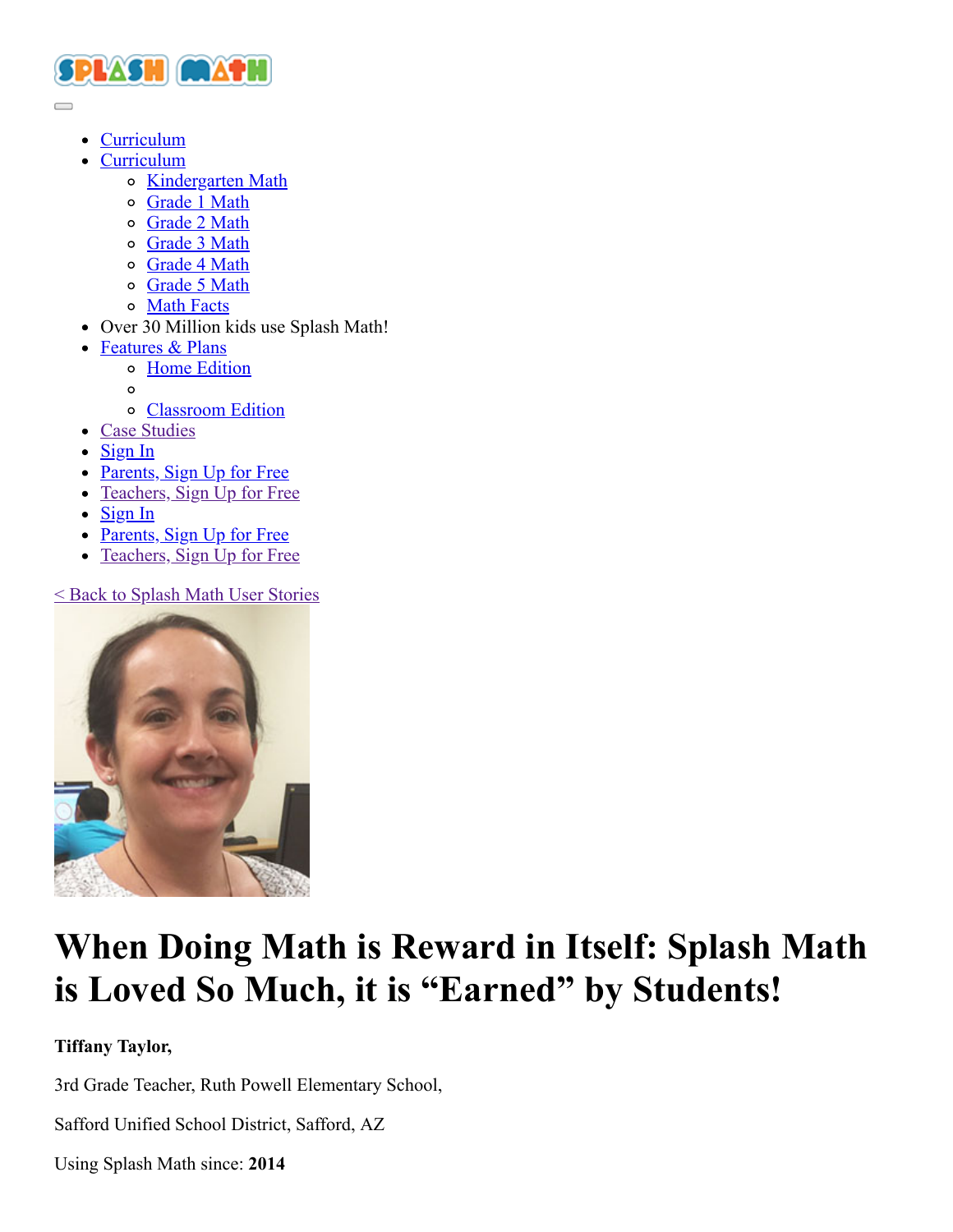Math problems answered by her classroom in 2014-15: **~ 20,000**

Tiffany Taylor likes to keep her class of twentyfive 3rd graders excited and motivated to learn through the school day, every day. Her main go-to tool for this is Splash Math. She talks to us about her experience with Splash Math through the school year where she uses it as a core component of the math learning program.

Tell us how you started using Splash Math and overall how your experience has been using it.

Splash Math was recommended to me by a teacher at the beginning of the school year. Since we have iPads and laptops in the classroom I was keen to explore it for fit. I liked what I saw and started using it immediately, and we have been on it through this school year.

We absolutely love Splash Math here in my class and it has now become indispensable. The learning outcomes have been very positive and beyond my expectations, and as for my students, they are more excited about doing math on Splash Math than most things they do in class.

What are some of the things you look for in a math learning tool like Splash Math?

As a teacher, the most important thing for me is the content, that is, the **curriculum**. If that is not complete, and easy to match with my teaching plan, then there would be no point using it however good the rest of the experience was.

I was satisfied with the 3rd grade math common core standards curriculum on Splash Math which matched with what I planned to cover through the year, though not necessarily in the same order, and I liked the easy way in which the curriculum was laid out - there was no extra effort needed to look for the content that aligned with my plan for the day or week.

The other thing I look for is **engagement**, and frankly, Splash Math's a winner, hands down, in that area! My students love it so much, I even use it as an incentive, a reward - they earn "extra time" on Splash Math, and they absolutely love it! I have some students who would otherwise be indifferent or unwilling to do math happily, but spend many hours on Splash Math, making huge strides in their learning, without even realizing, at times, that they were actually doing math.

And that brings me to the third important factor, **learning outcomes**. I didn't know this when I first started off with Splash Math and was curious about it's longer term impact through say a school year, and now when I look at the immense learning because of Splash Math that all my students have had as we approach the end of the school year, and as I look at the mastery of grade-level math skills across the board, I know that it will be an essential and core part of my class every school year going forward.

How has it been using Splash Math through the year, in terms of setting up, logging in, and similar operational areas?



When I logged in the first time I couldn't believe how simple it was to set up for all the students in my class. The login process for them was child-friendly and very simple. I have reminders for them and in any case they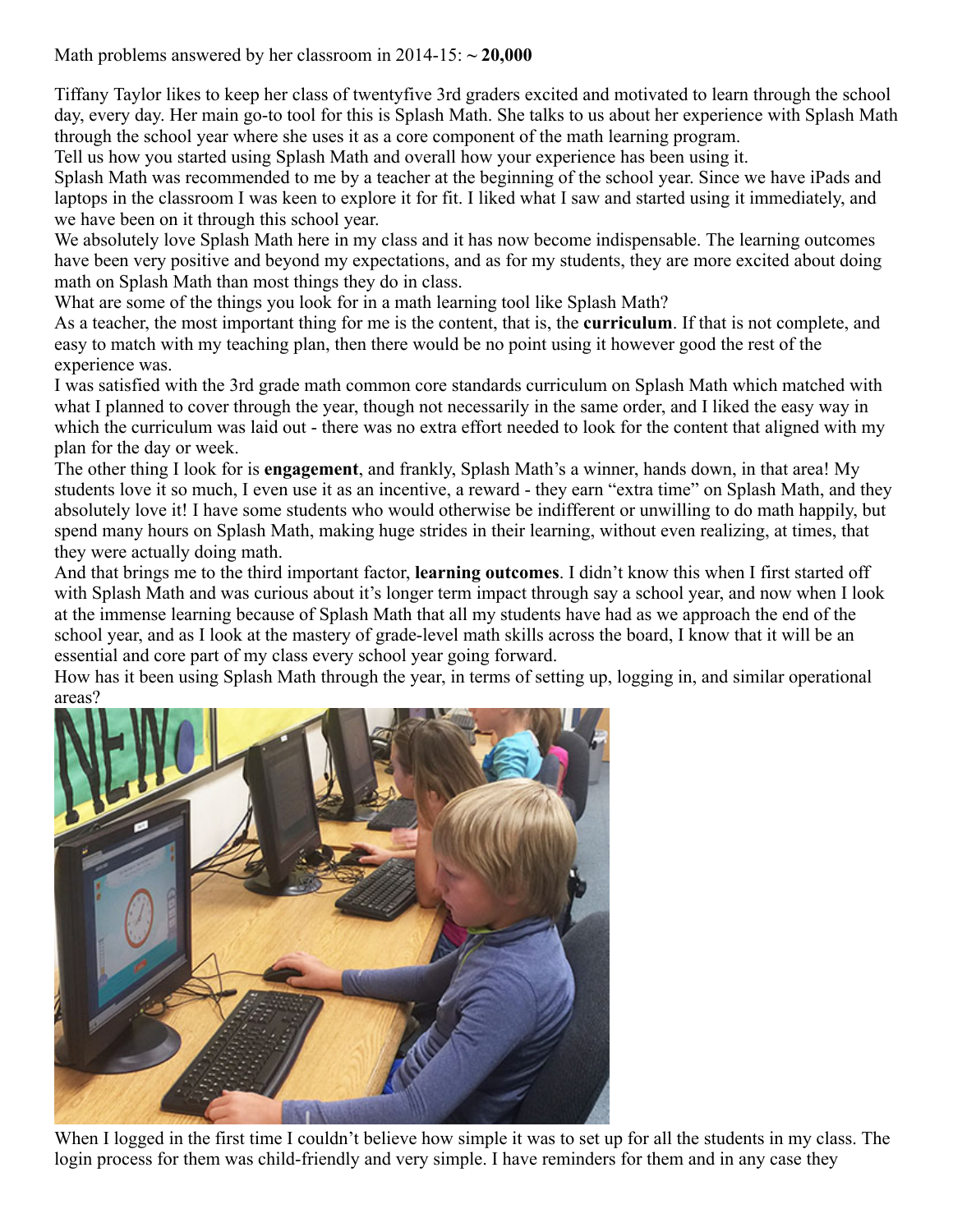remember their login details. Because my classroom is not 1-on-1, it is very important for the smooth running of my class that students are able to log in and out quickly and efficiently. I have not had any support issues through the year.

In terms of which skills to work on, I am easily able to skip around the sequence on Splash Math, quickly find and match the level and skill that I want students to work on, and instruct them to work on it - the flexibility is amazing!

Finally, I find the classroom management tools and reports very useful. One of the reports I was just now looking at for instance, the *pie chart*, tells me which of my students need more practice, and which ones have mastered the concept I was teaching this week helps me, at one glance, to plan the details of my individualized learning. You mentioned using Splash Math as a "reward" in your classroom. Tell us more!

It's funny how this came about - I realized, very soon into the school year, that my students loved their Splash Math time more than anything else they did in class. I started offering extra time on Splash Math as an incentive or a reward, and that stuck. Another interesting thing I do with Splash Math is contests. I run these, linking it to the time they spend on Splash Math and the goals they meet (like mastering a skill). They earn stickers as they go along, and then I have little prizes for the number of stickers.

Splash Math makes the class interested and lively, so I am able to link all these exciting and motivating class activities with it.

Is there any specific student examples you can give us about the impact of Splash Math on math learning?



Absolutely. While my entire class has benefited and I actually have quantifiable results that show me that benefit, I would like to also point out the qualitative impact it has had, through the example of one of my students, Carsyn.

Carsyn was among my math students who needed the most help and improvement at the beginning of the school year, and he was not interested or motivated to do math either. When I saw that even he, like all other students in my class, was quite interested in Splash Math and liked spending time on it, I decided to enhance his math learning by giving him the opportunity to use it as much as possible.

There was no looking back for him. He was on it for hours in school, and then he would go home and again get on it again! He has in these few months attempted close to 3,000 math problems on Splash Math - an absolute wonder for me, and no less of a shock to his parents as well! He has made amazing progress in math learning, with most grade-level skills mastered, and all set to be among my best math students. With all the hours of practice he's put in and the different lessons he's done on Splash Math, he's moved so far in math, he's among my best math students now.

His mother has often given me feedback - she loves it, and can't believe how in the course of just a few weeks he developed this "new love for math". Parental feedback from my class has actually been consistently that, and I know that I will have no problems getting Splash Math for every school year from the PTO.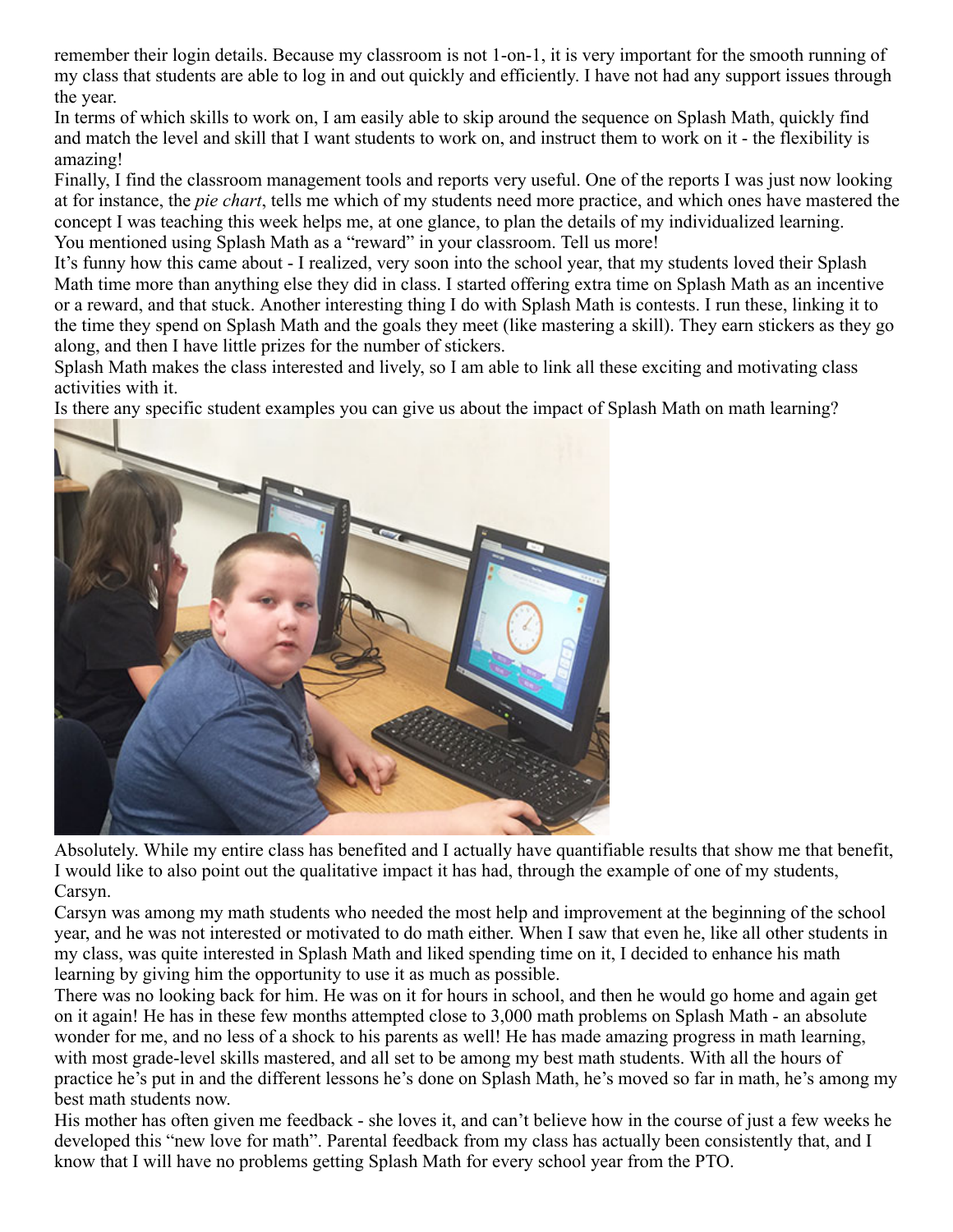Any other thoughts you would like to share?

Well, one thing I am happy about is that this has worked for me across ALL students, not just trailing students or the average. There were some students who were ahead, Splash Math helped challenge them further, enabling them to flexibly work ahead at their level.

Secondly, they remember what they do on Splash Math, even if it's many days, even weeks, later. **I hear "Oh, I've learnt this on Splash Math!" a lot from my students.** I realize that it becomes a point of reference for them, it stays in their mind, even if it was a while ago, and they're able to pull up that memory, recognize the pattern, and apply that learning again. That retention and concept recognition is the absolute essence of learning, and for me as a teacher to see that happening in front of my eyes with my students is nothing short of magical! Teachers, check if your students get as engaged with Splash Math as this classroom. [Sign up today,](https://www.splashmath.com/teachers/register) it's free till the end of the 2014-15 school year!

### **Math Games for Kids**

- [Multiplication Games](https://www.splashmath.com/multiplication-games)
- [Fraction Games](https://www.splashmath.com/fraction-games)
- [Division Games](https://www.splashmath.com/division-games)
- [Number Games](https://www.splashmath.com/number-games)
- [Addition Games](https://www.splashmath.com/addition-games)
- [Subtraction Games](https://www.splashmath.com/subtraction-games)  $\bullet$
- [Area and Perimeter Games](https://www.splashmath.com/area-and-perimeter-games)  $\bullet$
- [Counting Money Games](https://www.splashmath.com/counting-money-games)  $\bullet$
- [Place Value Games](https://www.splashmath.com/place-value-games)
- [Counting Games](https://www.splashmath.com/counting-games)
- **Math Games for Kids**
- [Multiplying Fractions Games](https://www.splashmath.com/multiplying-fractions-games)  $\bullet$
- [Time Games](https://www.splashmath.com/time-games)  $\bullet$
- [Ruler Games](https://www.splashmath.com/ruler-games)
- **[Geometry Games](https://www.splashmath.com/geometry-games)**  $\bullet$
- [Decimal Games](https://www.splashmath.com/decimal-games)  $\bullet$
- [Times Tables Games](https://www.splashmath.com/times-tables-games)  $\bullet$
- [Algebra Games](https://www.splashmath.com/algebra-games)  $\bullet$
- [Equivalent Fractions Games](https://www.splashmath.com/equivalent-fractions-games)  $\bullet$
- [Measurement Games](https://www.splashmath.com/measurement-games)
- [Area Games](https://www.splashmath.com/area-games)
- **Free Apps for iPad/iPhone**
- [Kindergarten Free Math App](https://itunes.apple.com/us/app/splash-math-kindergarten-fun-educational-worksheets/id610303073?mt=8)
- [Grade 1 Free Math App](https://itunes.apple.com/us/app/splash-math-grade-1/id463469532?mt=8)
- [Grade 2 Free Math App](https://itunes.apple.com/us/app/splash-math-grade-2/id463471155?mt=8)
- [Grade 3 Free Math App](https://itunes.apple.com/us/app/splash-math-grade-3/id449564960?mt=8)  $\bullet$
- [Grade 4 Free Math App](https://itunes.apple.com/us/app/splash-math-grade-4/id492885924?mt=8)  $\bullet$
- [Grade 5 Free Math App](https://itunes.apple.com/us/app/splash-math-grade-5/id504807361?mt=8)  $\bullet$

#### **Splash Math Content**

- [For Homeschoolers](https://www.splashmath.com/homeschool-program)
- [Math Games](https://www.splashmath.com/math-games)
- [Math Games for Kindergarten](https://www.splashmath.com/math-games-for-kindergarteners)
- [Math Games for 1st Grader](https://www.splashmath.com/math-games-for-1st-graders)  $\bullet$
- [Math Games for 2nd Grader](https://www.splashmath.com/math-games-for-2nd-graders)
- [Math Games for 3rd Grader](https://www.splashmath.com/math-games-for-3rd-graders)  $\bullet$
- [Math Games for 4th Grader](https://www.splashmath.com/math-games-for-4th-graders)  $\bullet$
- [Math Games for 5th Grader](https://www.splashmath.com/math-games-for-5th-graders)  $\bullet$
- [Common Core Math Vocabulary](https://www.splashmath.com/math-vocabulary)  $\bullet$
- [Common Core Curriculum](https://www.splashmath.com/common-core-math)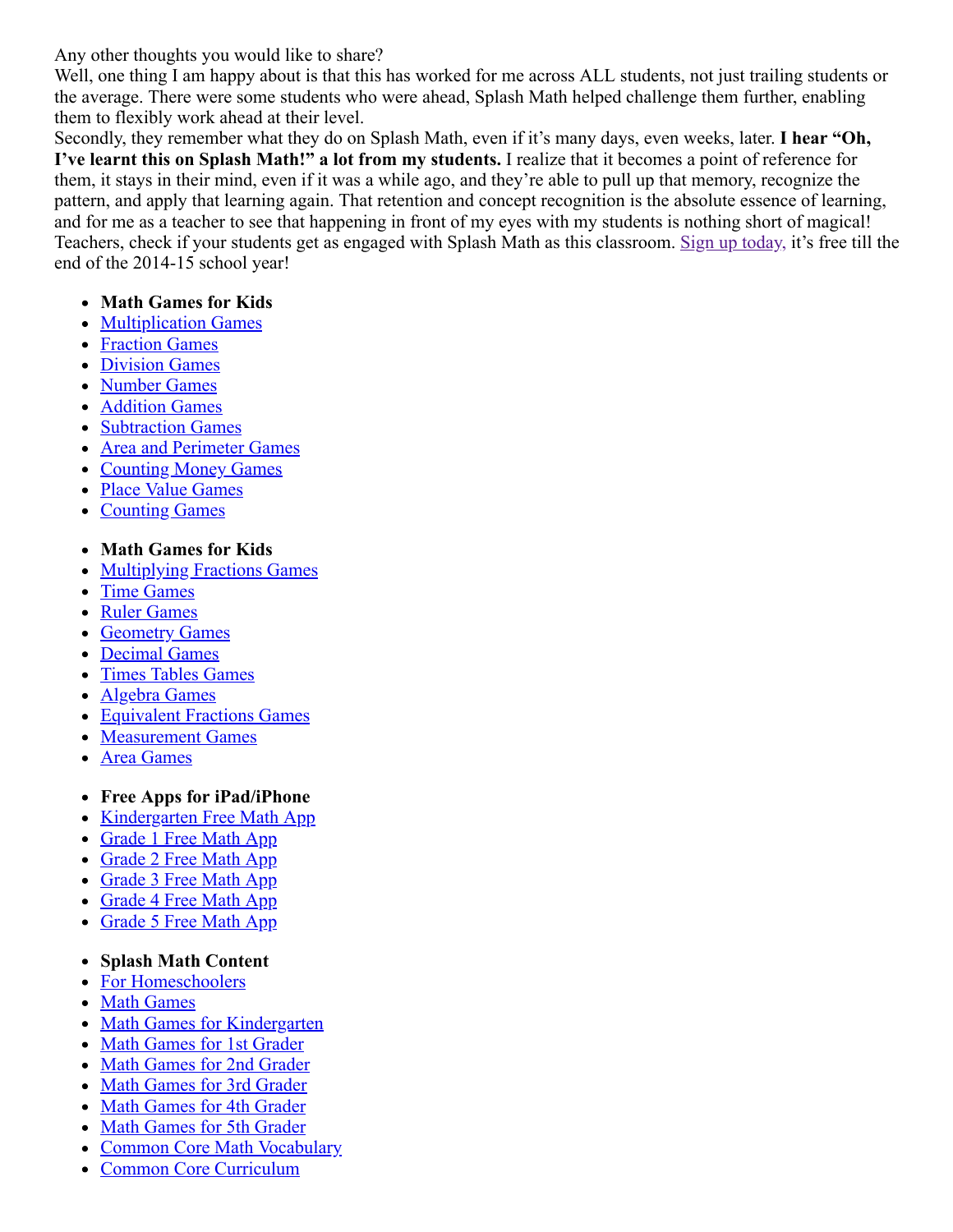<span id="page-4-1"></span>Parents, we need your age to give you an age-appropriate experience

Enter year of birth

#### Continue

Sorry, we could not process your request.

- **Resources**
- [About Us](https://www.splashmath.com/about)  $\bullet$
- [Careers](https://studypad.recruiterbox.com/)
- [Contact Us](https://www.splashmath.com/about/contact-us)
- [Splash Math Blog](https://www.splashmath.com/blog)
- [Splash Math Reviews](https://www.splashmath.com/reviews)
- [Splash Math Apps](https://www.splashmath.com/apps)
- $\bullet$  [Help](#page-4-1)

 $\bullet$ 

- $\cdot$  [help@splashmath.com](mailto:help@splashmath.com)
- StudyPad & Splash Math are registered Trademarks of StudyPad, Inc.



- [PRIVACY POLICY](https://www.splashmath.com/privacy)  $\bullet$
- [Terms of Use](https://www.splashmath.com/terms-of-use)  $\bullet$

<span id="page-4-0"></span>

Where are you playing Splash Math?



**[Class](javascript:void(0);)** 



[Home](javascript:void(0);)

[I am a Teacher/Parent](javascript:void(0);)

I want to use Splash Math as a...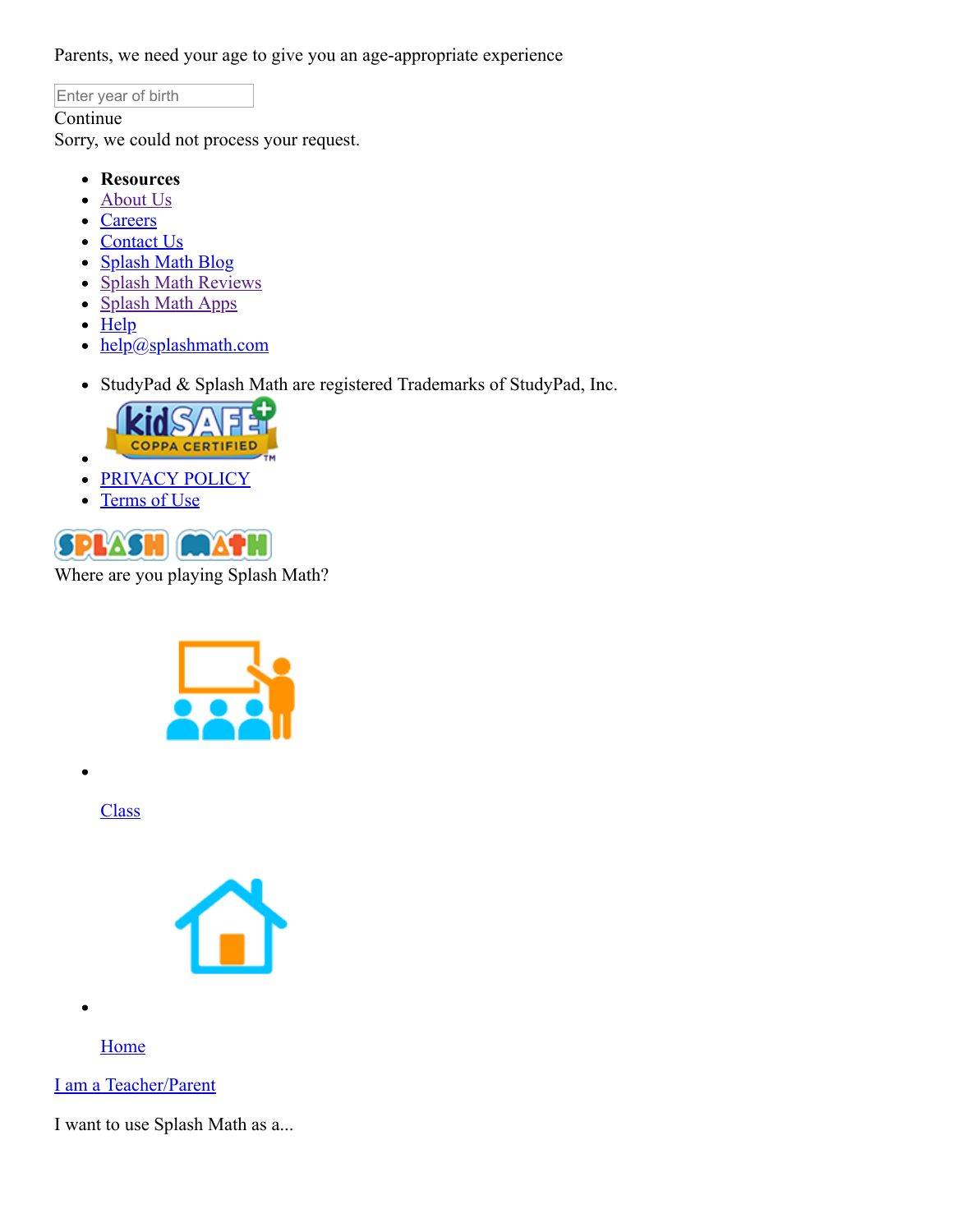

[Teacher](https://www.splashmath.com/teachers/register)





[Already Signed up?](#page-4-0)

Sign Up for Splash Math



[For Parents](https://www.splashmath.com/parents/register)